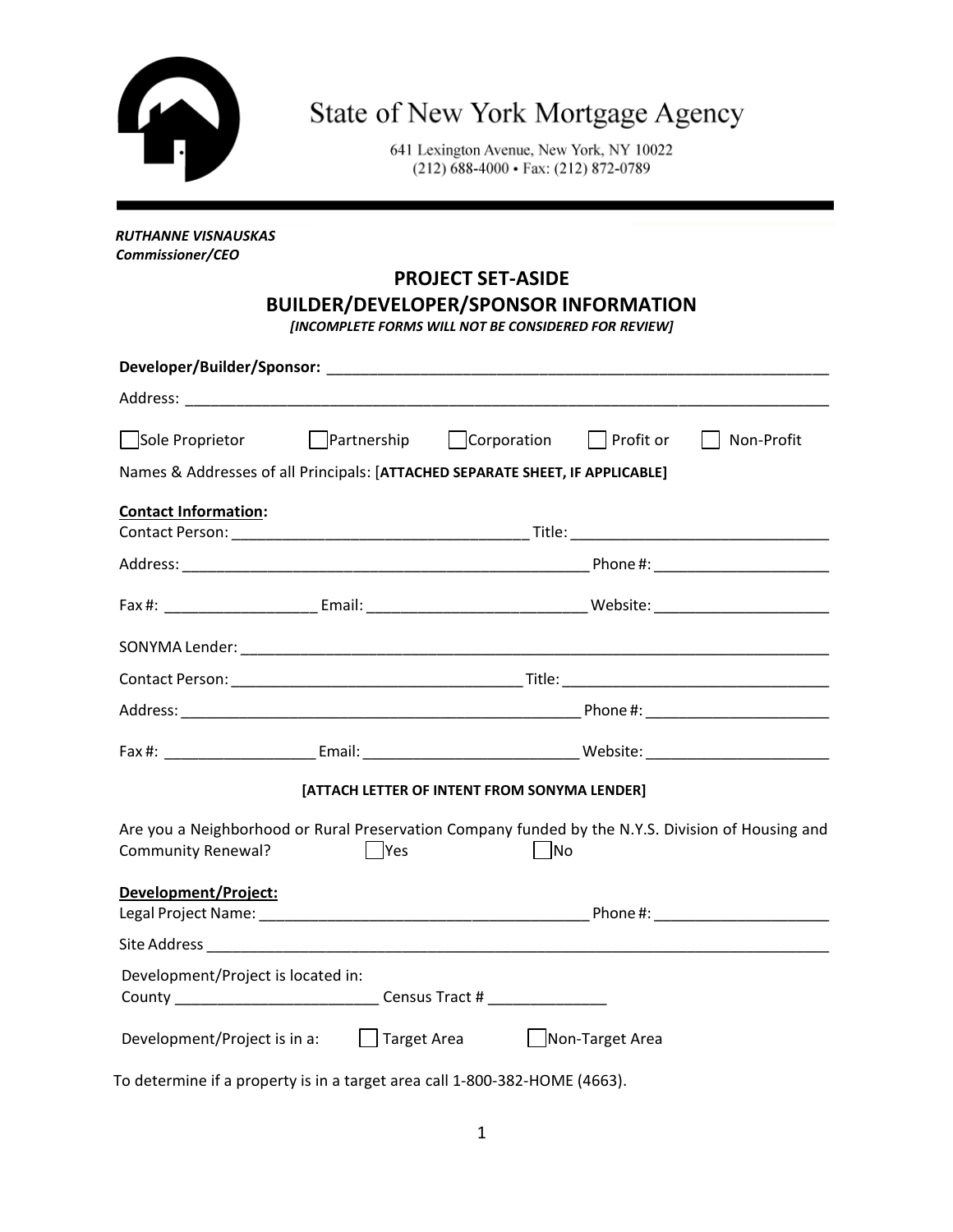To the best knowledge of the Developer/Builder/Sponsor, upon due inquiry and investigation, is the project located or to be located in a jurisdiction in which there is a court decision or court-entered plan to address housing desegregation: No

If the answer is yes, the Developer/Builder/Sponsor is required to attach to this application a copy of a document from the jurisdiction to the effect that the project is consistent with such court decision or courtentered plan.

| This development/project is:<br><b>New Construction</b><br>Rehabilitation                                         |                                     | <b>Modular Housing</b><br>Conversion from Other than Residential                                                                                      | <b>Conversion from Residential Rental</b>                    |    |
|-------------------------------------------------------------------------------------------------------------------|-------------------------------------|-------------------------------------------------------------------------------------------------------------------------------------------------------|--------------------------------------------------------------|----|
| Development type:<br><b>Standard Subdivision</b><br>Fee Simple Townhouse<br><b>Scattered Site</b><br>Co-operative |                                     | Planned Unit Development (PUD)<br>Two-Family<br>Condominium                                                                                           | Phased Project (Indicate # of units in subject phase _______ |    |
|                                                                                                                   | Attorney General Approval received? | Yes                                                                                                                                                   | No                                                           |    |
|                                                                                                                   |                                     | Has the development been submitted to another investor for financing?                                                                                 | Yes                                                          | No |
| Investor(s):                                                                                                      |                                     | If yes, and development was approved for financing, provide the following information:                                                                |                                                              |    |
|                                                                                                                   |                                     |                                                                                                                                                       |                                                              |    |
|                                                                                                                   |                                     | $-OR-$                                                                                                                                                |                                                              |    |
|                                                                                                                   |                                     | If yes, and development was denied or suspended, please provide reason for declination or suspension:<br>[ATTACH CONSTRUCTION LOAN COMMITMENT LETTER] |                                                              |    |
|                                                                                                                   |                                     |                                                                                                                                                       |                                                              |    |
|                                                                                                                   |                                     |                                                                                                                                                       |                                                              |    |
| Has development received?                                                                                         |                                     |                                                                                                                                                       |                                                              |    |
|                                                                                                                   | Temporary Certificate of Occupancy  | Yes                                                                                                                                                   | No                                                           |    |
|                                                                                                                   | Permanent Certificate of Occupancy  | Yes                                                                                                                                                   | No                                                           |    |
|                                                                                                                   |                                     | Total Dollar amount of SONYMA financing requested: \$                                                                                                 |                                                              |    |
|                                                                                                                   | Total number of units in project:   |                                                                                                                                                       |                                                              |    |
|                                                                                                                   |                                     | Total number of units requested for SONYMA financing: __________________________                                                                      |                                                              |    |
| is being requested:                                                                                               |                                     | Provide number of units, square footage and purchase price for each unit type for which SONYMA financing                                              |                                                              |    |
| 1 Bedroom                                                                                                         |                                     |                                                                                                                                                       | $\begin{array}{c}\n5\n\end{array}$                           |    |
| 2 Bedrooms                                                                                                        |                                     |                                                                                                                                                       | $\mathsf{S} \hspace{0.03in} \underbrace{\hspace{0.03in}}$    |    |
| 3 Bedrooms                                                                                                        | #                                   |                                                                                                                                                       | $\sim$                                                       |    |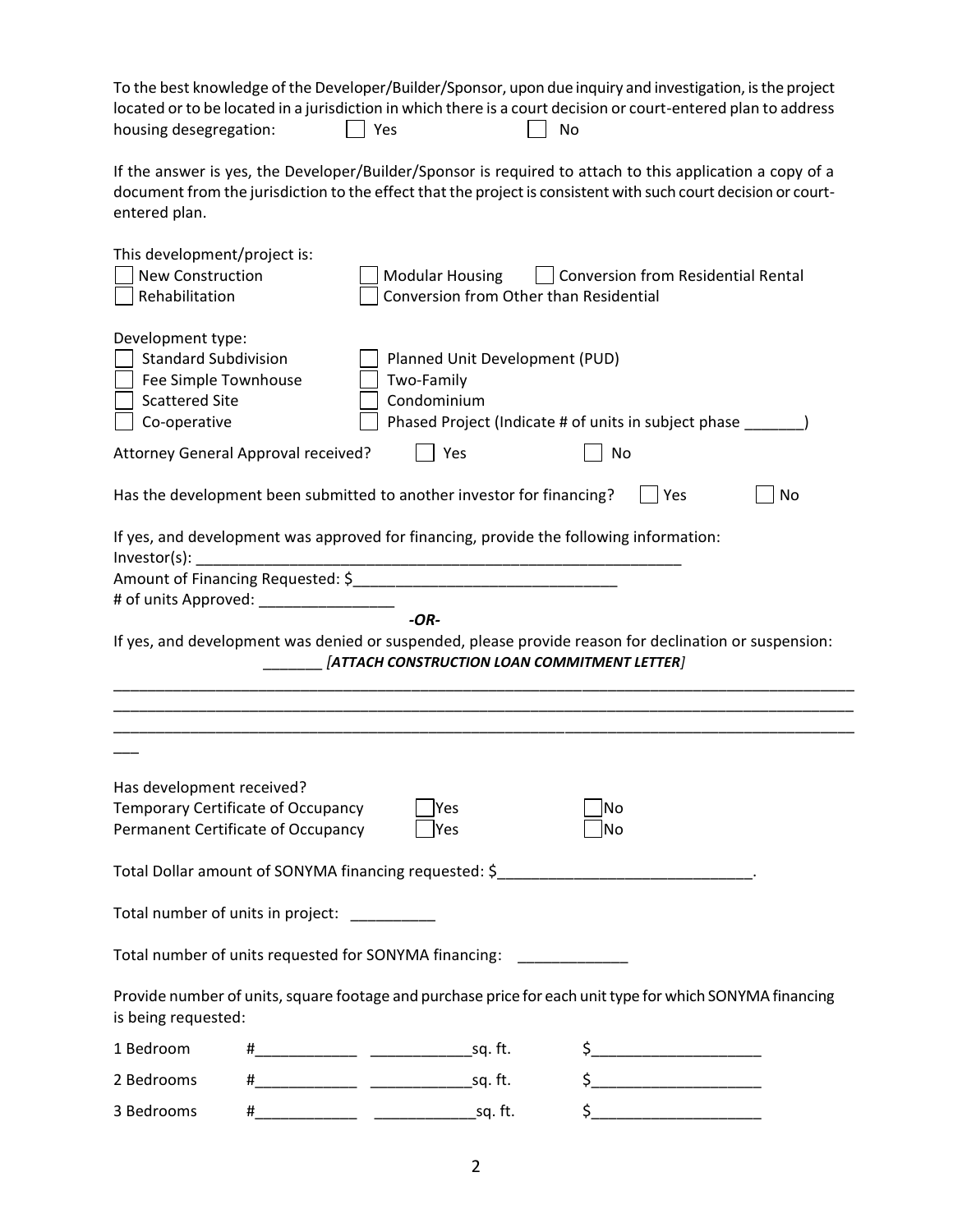| 4 Bedrooms                                                     | #                                     |                                                                                                                                                            | $\begin{picture}(20,10) \put(0,0){\vector(1,0){100}} \put(15,0){\vector(1,0){100}} \put(15,0){\vector(1,0){100}} \put(15,0){\vector(1,0){100}} \put(15,0){\vector(1,0){100}} \put(15,0){\vector(1,0){100}} \put(15,0){\vector(1,0){100}} \put(15,0){\vector(1,0){100}} \put(15,0){\vector(1,0){100}} \put(15,0){\vector(1,0){100}} \put(15,0){\vector(1,0){100}} \$                                                                                                                        |
|----------------------------------------------------------------|---------------------------------------|------------------------------------------------------------------------------------------------------------------------------------------------------------|--------------------------------------------------------------------------------------------------------------------------------------------------------------------------------------------------------------------------------------------------------------------------------------------------------------------------------------------------------------------------------------------------------------------------------------------------------------------------------------------|
| 5 or more                                                      | #                                     |                                                                                                                                                            | $\begin{array}{c}\n5\n\end{array}$                                                                                                                                                                                                                                                                                                                                                                                                                                                         |
| Bedrooms<br>Total                                              | #                                     |                                                                                                                                                            |                                                                                                                                                                                                                                                                                                                                                                                                                                                                                            |
|                                                                |                                       |                                                                                                                                                            |                                                                                                                                                                                                                                                                                                                                                                                                                                                                                            |
|                                                                |                                       | How does Developer/Builder/Sponsor intend to finance construction?                                                                                         |                                                                                                                                                                                                                                                                                                                                                                                                                                                                                            |
|                                                                |                                       |                                                                                                                                                            |                                                                                                                                                                                                                                                                                                                                                                                                                                                                                            |
|                                                                |                                       |                                                                                                                                                            |                                                                                                                                                                                                                                                                                                                                                                                                                                                                                            |
|                                                                |                                       | Name of Construction Lender(s), if any, address, telephone numbers, person to contact:<br>[ATTACH CONSTRUCTION LOAN COMMITMENT LETTER]                     |                                                                                                                                                                                                                                                                                                                                                                                                                                                                                            |
|                                                                |                                       |                                                                                                                                                            |                                                                                                                                                                                                                                                                                                                                                                                                                                                                                            |
|                                                                |                                       |                                                                                                                                                            |                                                                                                                                                                                                                                                                                                                                                                                                                                                                                            |
|                                                                |                                       |                                                                                                                                                            |                                                                                                                                                                                                                                                                                                                                                                                                                                                                                            |
|                                                                |                                       | <b>Government (Local, State or Federal)/Community Support:</b><br>Has government or the community actively participated in and supported this development? |                                                                                                                                                                                                                                                                                                                                                                                                                                                                                            |
|                                                                | Yes                                   | No                                                                                                                                                         |                                                                                                                                                                                                                                                                                                                                                                                                                                                                                            |
|                                                                |                                       | If yes, provide the name, address and telephone number of a contact person:                                                                                |                                                                                                                                                                                                                                                                                                                                                                                                                                                                                            |
|                                                                |                                       |                                                                                                                                                            |                                                                                                                                                                                                                                                                                                                                                                                                                                                                                            |
|                                                                |                                       |                                                                                                                                                            |                                                                                                                                                                                                                                                                                                                                                                                                                                                                                            |
|                                                                |                                       |                                                                                                                                                            |                                                                                                                                                                                                                                                                                                                                                                                                                                                                                            |
|                                                                |                                       |                                                                                                                                                            |                                                                                                                                                                                                                                                                                                                                                                                                                                                                                            |
|                                                                |                                       | Has government provided financial support (i.e. subsidies, grants?) $\Box$ Yes                                                                             | No                                                                                                                                                                                                                                                                                                                                                                                                                                                                                         |
| If yes, list below:                                            |                                       |                                                                                                                                                            |                                                                                                                                                                                                                                                                                                                                                                                                                                                                                            |
|                                                                | Tax Abatement: ______________________ | <b>Annual Amount</b>                                                                                                                                       | $\sharp$ $\Box$                                                                                                                                                                                                                                                                                                                                                                                                                                                                            |
| Grant:                                                         |                                       | <b>Total Amount</b>                                                                                                                                        | \$                                                                                                                                                                                                                                                                                                                                                                                                                                                                                         |
| Source:                                                        |                                       | Per Unit Amount                                                                                                                                            | $\begin{array}{ccccccccccccc} \texttt{S} & \texttt{p} & \texttt{p} & \texttt{p} & \texttt{p} & \texttt{p} & \texttt{p} & \texttt{p} & \texttt{p} & \texttt{p} & \texttt{p} & \texttt{p} & \texttt{p} & \texttt{p} & \texttt{p} & \texttt{p} & \texttt{p} & \texttt{p} & \texttt{p} & \texttt{p} & \texttt{p} & \texttt{p} & \texttt{p} & \texttt{p} & \texttt{p} & \texttt{p} & \texttt{p} & \texttt{p} & \texttt{p} & \texttt{p} &$                                                       |
|                                                                |                                       | <b>Total Amount</b>                                                                                                                                        | $\begin{array}{c} \n \uparrow \text{S} \quad \text{S} \quad \text{S} \quad \text{S} \quad \text{S} \quad \text{S} \quad \text{S} \quad \text{S} \quad \text{S} \quad \text{S} \quad \text{S} \quad \text{S} \quad \text{S} \quad \text{S} \quad \text{S} \quad \text{S} \quad \text{S} \quad \text{S} \quad \text{S} \quad \text{S} \quad \text{S} \quad \text{S} \quad \text{S} \quad \text{S} \quad \text{S} \quad \text{S} \quad \text{S} \quad \text{S} \quad \text{S} \quad \text{S}$ |
| Source:                                                        |                                       |                                                                                                                                                            |                                                                                                                                                                                                                                                                                                                                                                                                                                                                                            |
|                                                                |                                       |                                                                                                                                                            | Total Amount \$______________________                                                                                                                                                                                                                                                                                                                                                                                                                                                      |
|                                                                |                                       |                                                                                                                                                            |                                                                                                                                                                                                                                                                                                                                                                                                                                                                                            |
|                                                                |                                       |                                                                                                                                                            |                                                                                                                                                                                                                                                                                                                                                                                                                                                                                            |
|                                                                |                                       | [ATTACH AWARD LETTER AND DOCUMENTS RELATED TO<br>THE AWARD (i.e. NOTE, MORTGAGE, etc.)]                                                                    |                                                                                                                                                                                                                                                                                                                                                                                                                                                                                            |
|                                                                |                                       |                                                                                                                                                            |                                                                                                                                                                                                                                                                                                                                                                                                                                                                                            |
| <b>Status of Construction:</b><br><b>Proposed Construction</b> | Anticipated completion date:          | Proposed start date:                                                                                                                                       |                                                                                                                                                                                                                                                                                                                                                                                                                                                                                            |
| <b>Under Construction</b>                                      |                                       | Date Construction started:                                                                                                                                 |                                                                                                                                                                                                                                                                                                                                                                                                                                                                                            |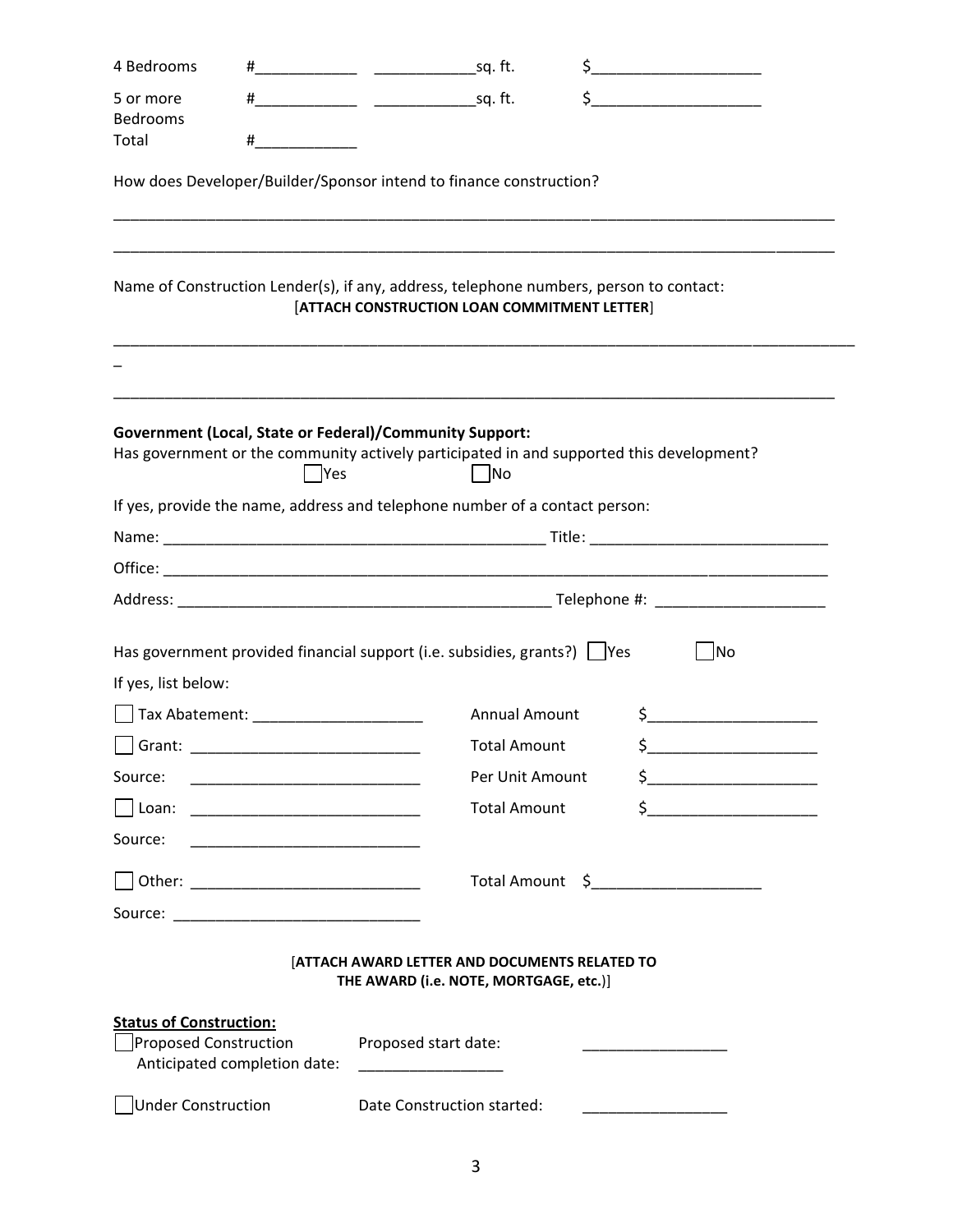| Anticipated completion date:                                                                                                                                                                                                                                                          | %                            |                       |    |  |
|---------------------------------------------------------------------------------------------------------------------------------------------------------------------------------------------------------------------------------------------------------------------------------------|------------------------------|-----------------------|----|--|
| <b>Existing Construction</b>                                                                                                                                                                                                                                                          | Year Completed               |                       |    |  |
| Conversion                                                                                                                                                                                                                                                                            | <b>Originally Year Built</b> |                       |    |  |
| Has Developer/Builder/Sponsor received SONYMA funds for any other projects?    Yes                                                                                                                                                                                                    |                              |                       | No |  |
|                                                                                                                                                                                                                                                                                       |                              |                       |    |  |
|                                                                                                                                                                                                                                                                                       |                              |                       |    |  |
|                                                                                                                                                                                                                                                                                       |                              |                       |    |  |
|                                                                                                                                                                                                                                                                                       |                              |                       |    |  |
| <b>Neighborhood Characteristics:</b>                                                                                                                                                                                                                                                  |                              |                       |    |  |
| Is an appraisal and/or market study available?                                                                                                                                                                                                                                        |                              |                       |    |  |
| No<br>Appraisal   Yes                                                                                                                                                                                                                                                                 | Market Study<br>$ $ Yes      | No                    |    |  |
| Site Information:<br>Average lot size (excluding Condominiums) _____________ sq. ft.                                                                                                                                                                                                  |                              |                       |    |  |
| Any Zoning Variance?                                                                                                                                                                                                                                                                  | No<br><b>Yes</b>             | [IF YES, ATTACH COPY] |    |  |
| Environmental statement?                                                                                                                                                                                                                                                              | No<br>Yes                    | [IF YES, ATTACH COPY] |    |  |
| Is the site in a flood plain area?                                                                                                                                                                                                                                                    | Yes<br> No                   |                       |    |  |
| To the best of the knowledge of the Developer/Builder/Sponsor and Lender, describe other investments<br>being made in the area. Include residential, commercial and industrial investments. Identify the source<br>including private, municipal, state and federal funding, if known. |                              |                       |    |  |
|                                                                                                                                                                                                                                                                                       |                              |                       |    |  |
|                                                                                                                                                                                                                                                                                       |                              |                       |    |  |
|                                                                                                                                                                                                                                                                                       |                              |                       |    |  |
|                                                                                                                                                                                                                                                                                       |                              |                       |    |  |
|                                                                                                                                                                                                                                                                                       |                              |                       |    |  |
|                                                                                                                                                                                                                                                                                       |                              |                       |    |  |

# **Developer/Builder/Sponsor Information:**

List Developer/Builder/Sponsor's experience and track record, particularly in the area of multi-unit dwellings:

\_\_\_\_\_\_\_\_\_\_\_\_\_\_\_\_\_\_\_\_\_\_\_\_\_\_\_\_\_\_\_\_\_\_\_\_\_\_\_\_\_\_\_\_\_\_\_\_\_\_\_\_\_\_\_\_\_\_\_\_\_\_\_\_\_\_\_\_\_\_\_\_\_\_\_\_\_\_\_\_\_\_\_\_\_

\_\_\_\_\_\_\_\_\_\_\_\_\_\_\_\_\_\_\_\_\_\_\_\_\_\_\_\_\_\_\_\_\_\_\_\_\_\_\_\_\_\_\_\_\_\_\_\_\_\_\_\_\_\_\_\_\_\_\_\_\_\_\_\_\_\_\_\_\_\_\_\_\_\_\_\_\_\_\_\_\_\_\_\_\_

\_\_\_\_\_\_\_\_\_\_\_\_\_\_\_\_\_\_\_\_\_\_\_\_\_\_\_\_\_\_\_\_\_\_\_\_\_\_\_\_\_\_\_\_\_\_\_\_\_\_\_\_\_\_\_\_\_\_\_\_\_\_\_\_\_\_\_\_\_\_\_\_\_\_\_\_\_\_\_\_\_\_\_\_\_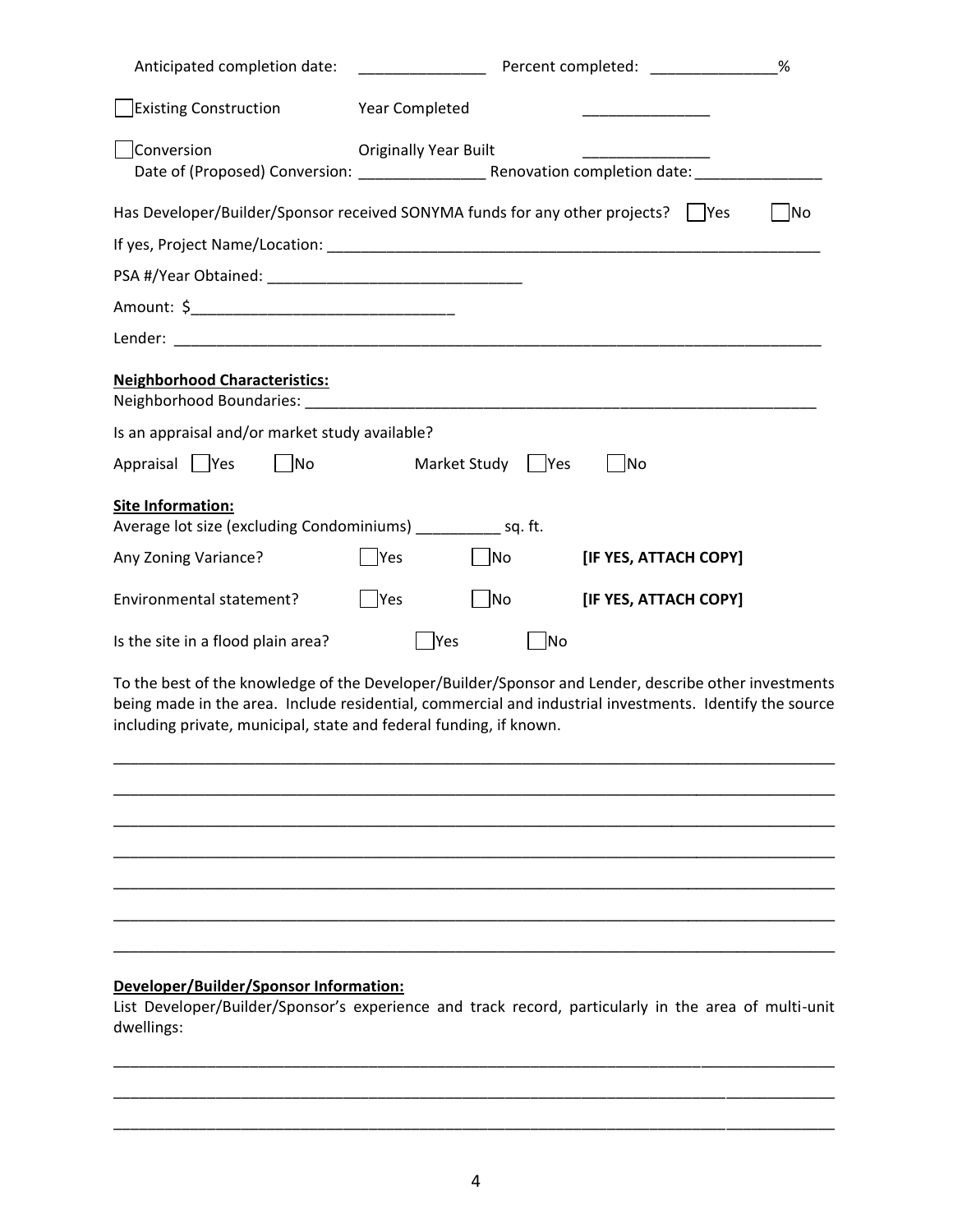| Photographs:                                                                                              |
|-----------------------------------------------------------------------------------------------------------|
| <b>Street Scene:</b><br>North<br>South<br>East<br>West                                                    |
| [ATTACH ORIGINAL PHOTOS]                                                                                  |
| <b>Submission Documents:</b>                                                                              |
| As applicable to the subject development, attach the following documents in <i>duplicate</i> :            |
| Dated and approved offering plan (inclusive of operating budget)<br>п                                     |
| Appraisal Report (Master or Unit) dated within the past 6 months<br>п                                     |
| Co-op or Condo Questionnaire                                                                              |
| PUD Addendum                                                                                              |
| <b>Promotional Literature</b><br>٠                                                                        |
|                                                                                                           |
| Engineer's Report (Asbestos Report)<br>п                                                                  |
| Letter of Intent from Participating Lender<br>п                                                           |
| Professional Property Management Agreement<br>п                                                           |
| <b>Grant documentation</b>                                                                                |
| Completed Background Search & Authorization Form<br>٠                                                     |
| Note: Additional documentation may be required depending on project type                                  |
| Send Project Set-Aside Builder/Developer/Sponsor Information Form to in duplicate electronical<br>format: |
| <b>State of New York Mortgage Agency</b>                                                                  |
| <b>Single Family Division</b>                                                                             |
| 641 Lexington Avenue, 2nd floor                                                                           |
| New York, New York 10022<br><b>Attention: Marie A. Cammarata</b>                                          |
| Assistant Vice President of Mortgage Originations                                                         |
| & Project Set-Aside Program Director                                                                      |
| Phone: 212-872-0401 Fax: 917-274-0401                                                                     |

5

Email: marie.cammarata@nyshcr.org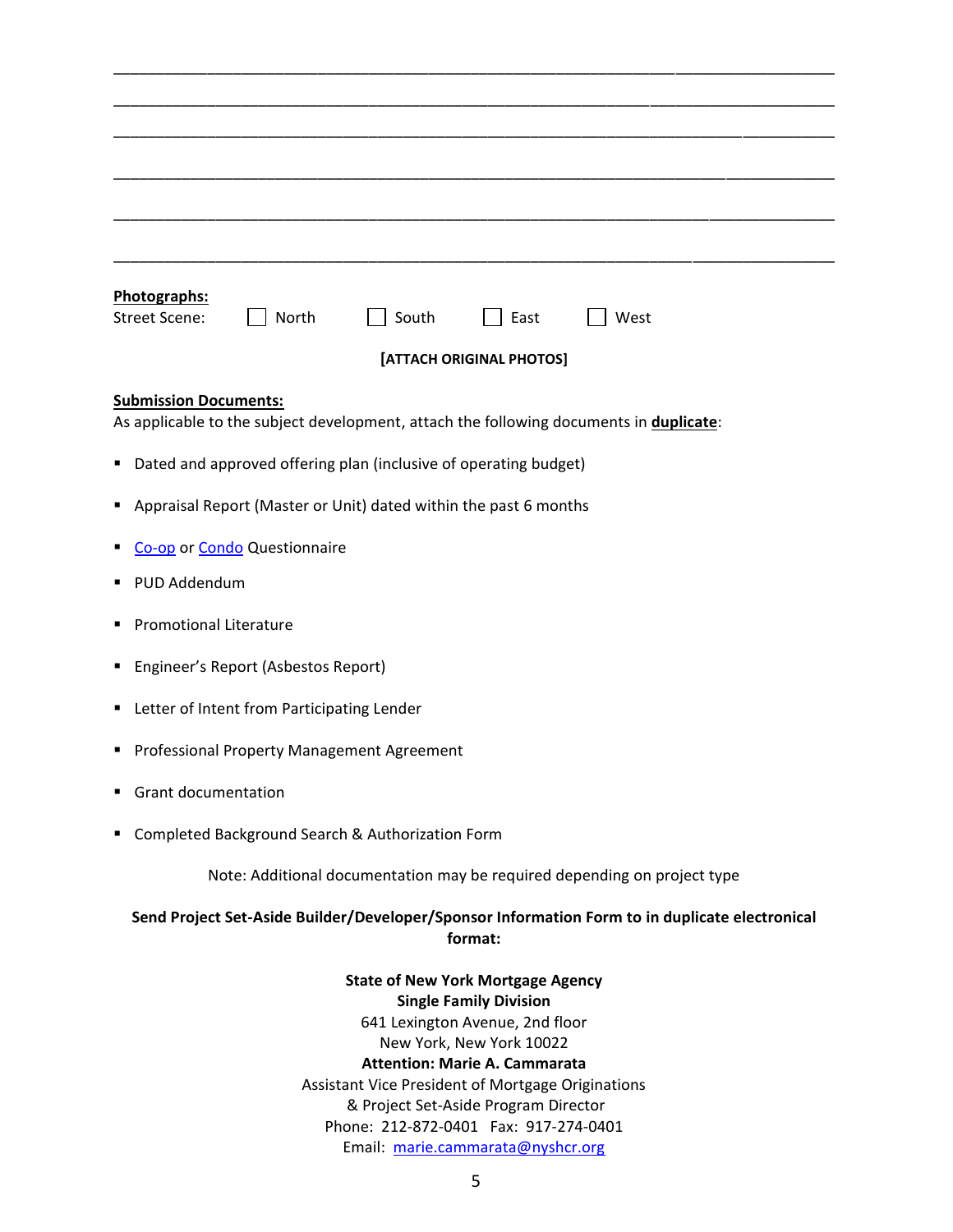*Name of Builder/Developer/Sponsor*

\_\_\_\_\_\_\_\_\_\_\_\_\_\_\_\_\_\_\_\_\_\_\_\_\_\_\_\_\_\_\_\_\_\_\_\_\_\_\_\_\_

\_\_\_\_\_\_\_\_\_\_\_\_\_\_\_\_\_\_\_\_\_\_\_\_\_\_\_\_\_\_\_\_\_\_\_\_\_\_\_\_\_

\_\_\_\_\_\_\_\_\_\_\_\_\_\_\_\_\_\_\_\_\_\_\_\_\_\_\_\_\_\_\_\_\_\_\_\_\_\_\_\_\_

\_\_\_\_\_\_\_\_\_\_\_\_\_\_\_\_\_\_\_\_\_\_\_\_\_\_\_\_\_\_\_\_\_\_\_\_\_\_\_\_\_

\_\_\_\_\_\_\_\_\_\_\_\_\_\_\_\_\_\_\_\_\_\_\_\_\_\_\_\_\_\_\_\_\_\_\_\_\_\_\_\_\_

*Print Name & Title of Representative*

*Signature* 

*Company*

*Date*

*Revised: April 1, 2019*